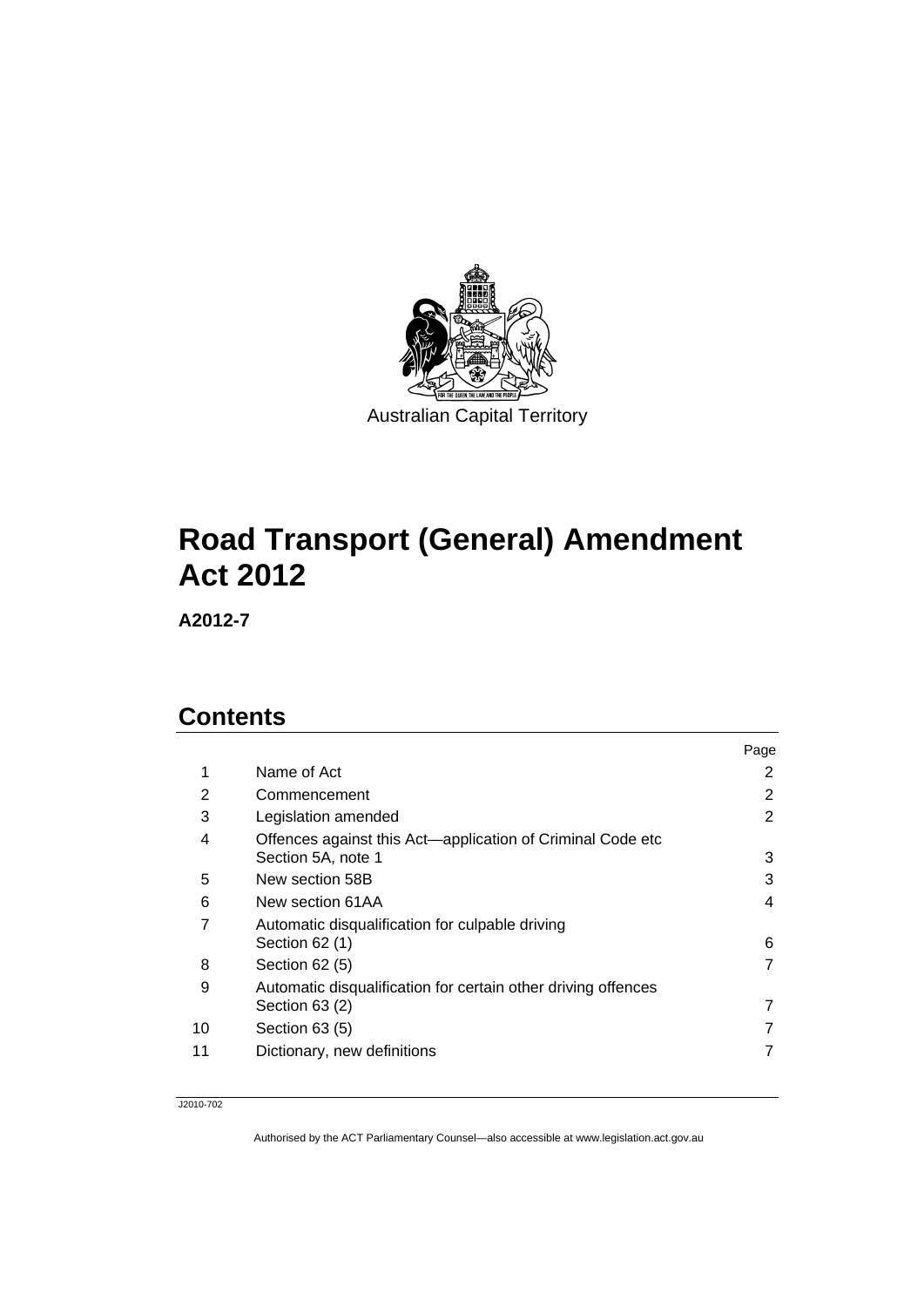**Contents** 

|                   |                                                                          | Page |
|-------------------|--------------------------------------------------------------------------|------|
| <b>Schedule 1</b> | <b>Other amendments</b>                                                  |      |
| <b>Part 1.1</b>   | <b>Road Transport (Offences) Regulation 2005</b>                         | 8    |
| <b>Part 1.2</b>   | <b>Road Transport (Safety and Traffic Management)</b><br><b>Act 1999</b> | 9    |

contents 2 Road Transport (General) Amendment Act 2012

A2012-7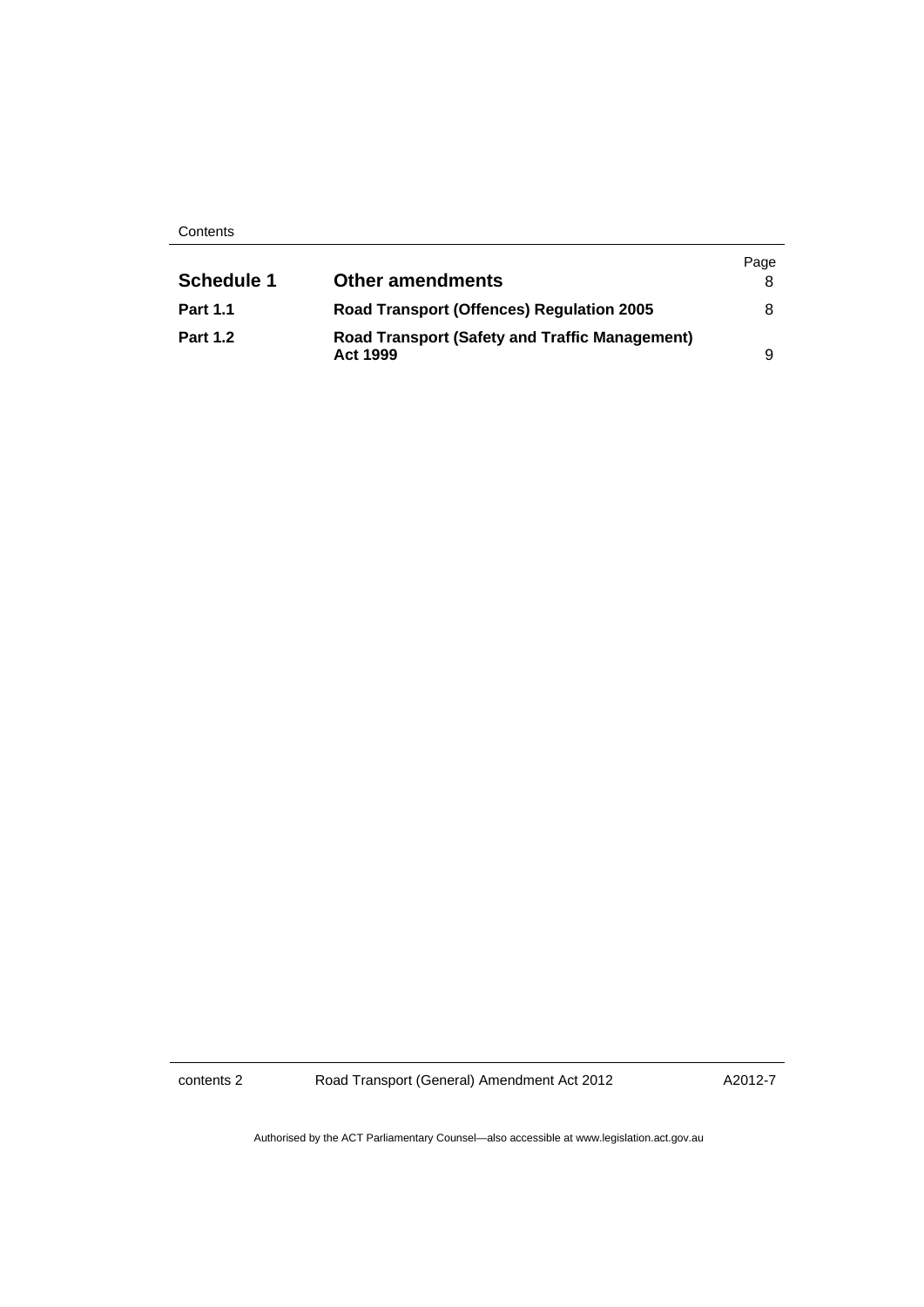

# **Road Transport (General) Amendment Act 2012**

**A2012-7** 

l

An Act to amend the *Road Transport (General) Act 1999*, and for other purposes

The Legislative Assembly for the Australian Capital Territory enacts as follows:

J2010-702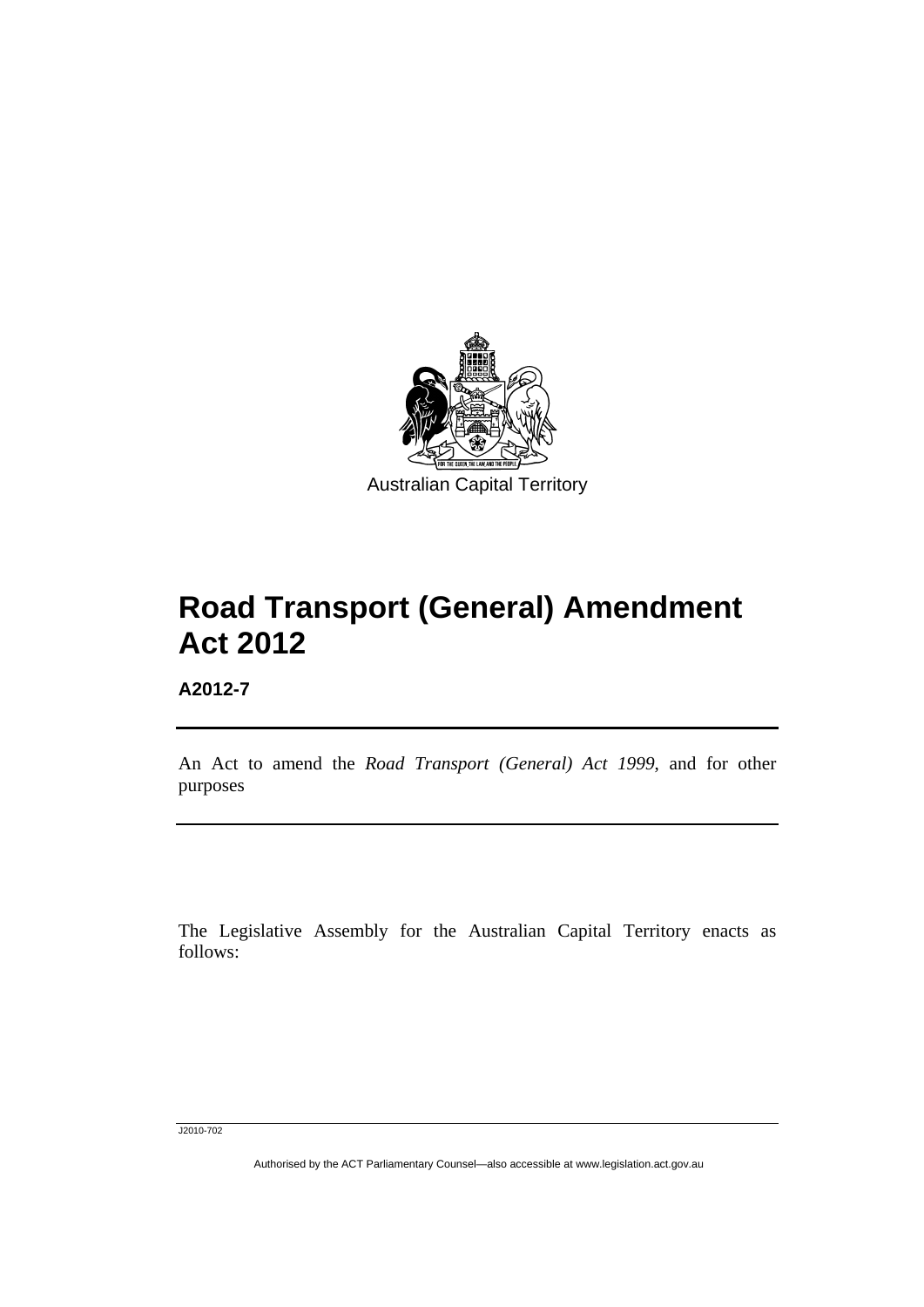<span id="page-3-2"></span><span id="page-3-1"></span><span id="page-3-0"></span>

|   | <b>Name of Act</b>                                                                                                                         |
|---|--------------------------------------------------------------------------------------------------------------------------------------------|
|   | This Act is the <i>Road Transport (General)</i> Amendment Act 2012.                                                                        |
| 2 | <b>Commencement</b>                                                                                                                        |
|   | This Act commences on the day after its notification day.                                                                                  |
|   | The naming and commencement provisions automatically commence on<br><b>Note</b><br>the notification day (see Legislation Act, $s$ 75 (1)). |
| 3 | <b>Legislation amended</b>                                                                                                                 |
|   | This Act amends the <i>Road Transport</i> ( <i>General</i> ) Act 1999.                                                                     |
|   | This Act also amends the following legislation (see sch 1):<br><b>Note</b>                                                                 |
|   | Road Transport (Offences) Regulation 2005                                                                                                  |
|   | Road Transport (Safety and Traffic Management) Act 1999.                                                                                   |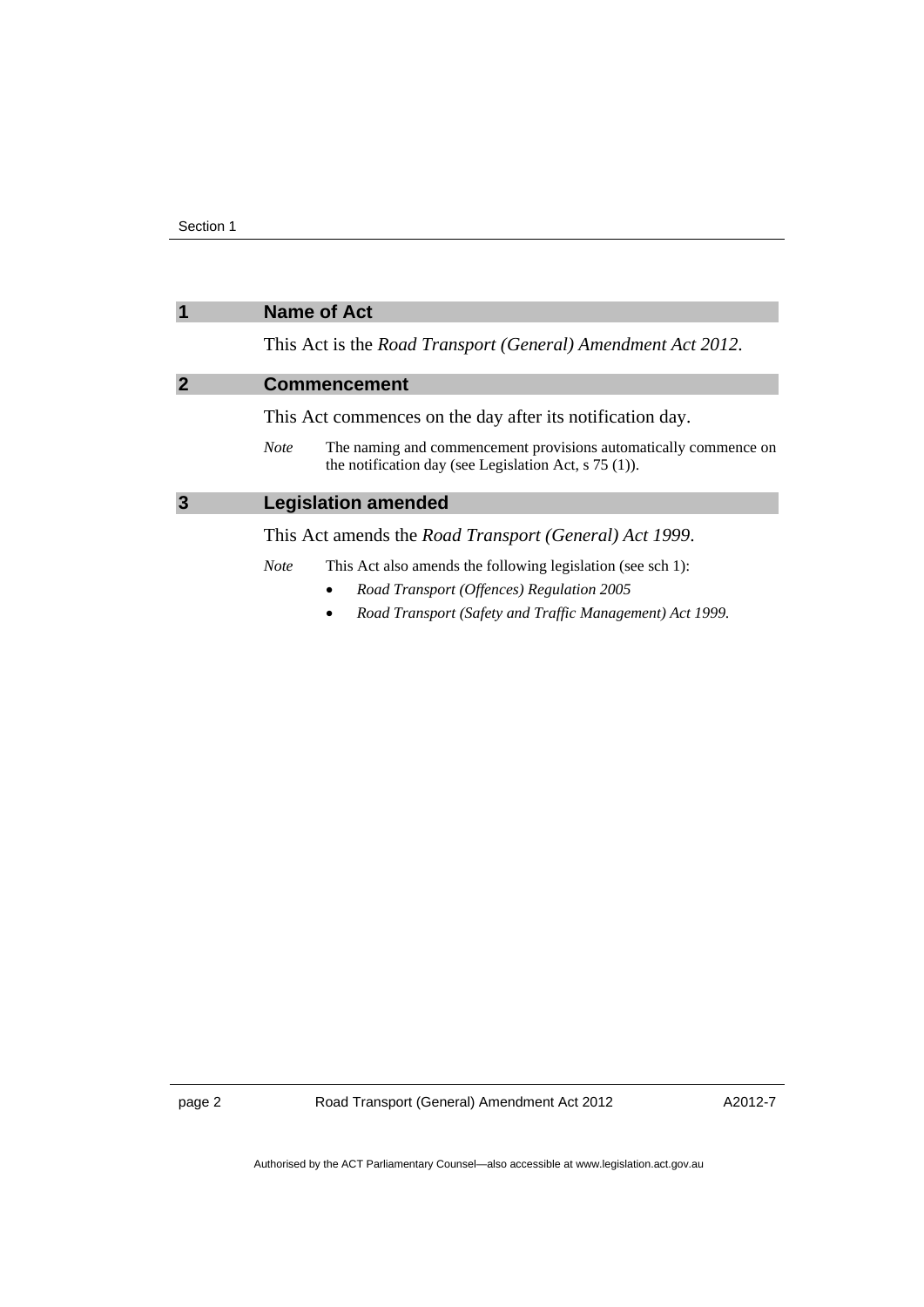### <span id="page-4-0"></span>**4 Offences against this Act—application of Criminal Code etc Section 5A, note 1**

*insert* 

 section 58B (Police officer or authorised person may direct removal of thing covering person's face)

#### <span id="page-4-1"></span>**5 New section 58B**

*insert* 

### **58B Police officer or authorised person may direct removal of thing covering person's face**

- (1) A police officer or authorised person may direct a person (the *directed person*) to remove anything that covers all or part of the person's face to allow the officer or authorised person to—
	- (a) identify the directed person in the execution of the officer's or authorised person's functions under the road transport legislation; or
	- (b) carry out a test or analysis under the *Road Transport (Alcohol and Drugs) Act 1977*, part 2 (Examination of people for alcohol or drugs).
- (2) Subsection (3) applies if a thing a person is directed to remove is worn by the person for genuine religious or cultural reasons.
- (3) The directed person may ask the officer or authorised person to allow the person to remove the thing in either or both of the following ways:
	- (a) in front of a police officer or an authorised person who is the same sex as the directed person;
	- (b) at a place or in a way (or both) that gives the directed person reasonable privacy to remove the thing.

A2012-7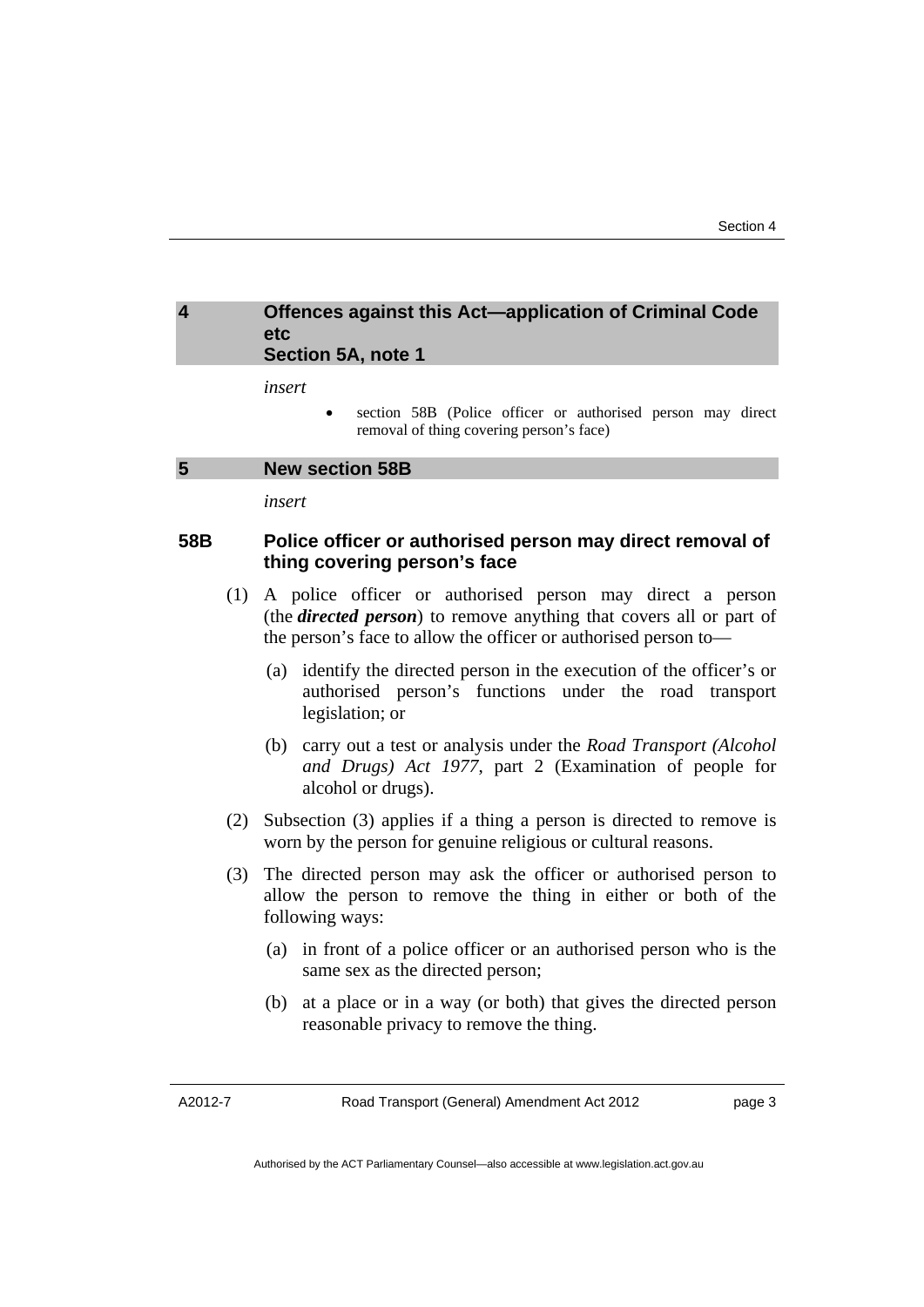- (4) If a request is made under subsection (3), the police officer or authorised person must take reasonable steps to comply with the request.
- (5) A failure to comply with subsection (4) does not affect—
	- (a) the validity of a thing done or not done by a police officer or authorised person under this section; or
	- (b) the liability of a person under subsection (6).
- (6) A person commits an offence if the person—
	- (a) is given a direction under subsection (1); and
	- (b) fails to comply with the direction.

Maximum penalty: 30 penalty units.

- (7) Strict liability applies to subsection (6) (b).
- (8) It is a defence to a prosecution for an offence against subsection (6) if the defendant proves that the defendant had a medical reason for not removing the thing covering all or part of the person's face.
	- *Note* A defendant has a legal burden in relation to the matters mentioned in s (8) (see Criminal Code, s 59).

### <span id="page-5-0"></span>**6 New section 61AA**

*insert* 

### **61AA Meaning of** *first offender* **and** *repeat offender***—div 4.2**

 (1) A person who is convicted or found guilty of a disqualifying offence is a *first offender* in relation to the offence if the person is not a repeat offender in relation to the offence.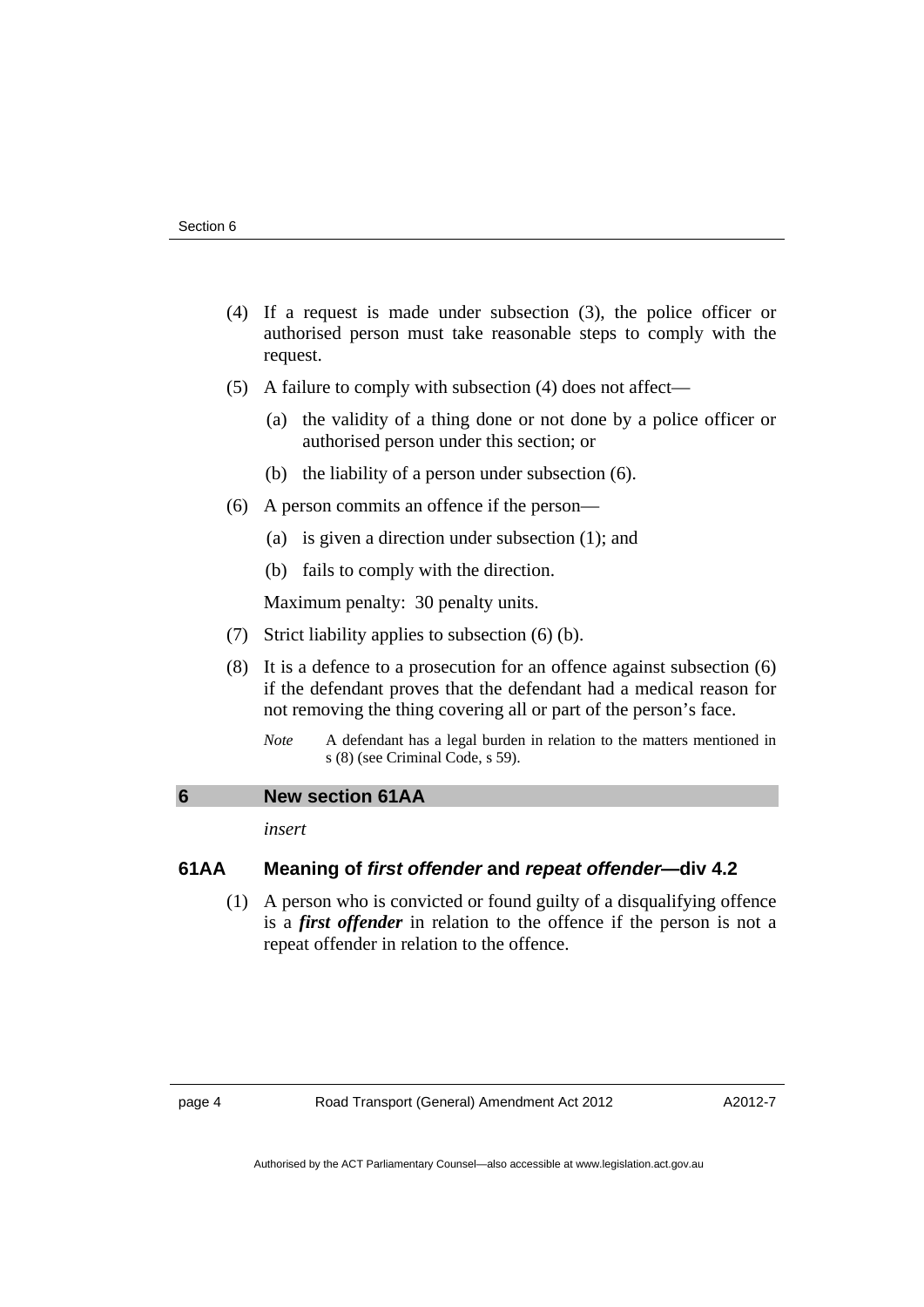- (2) A person who is convicted or found guilty of a disqualifying offence is a *repeat offender* in relation to the offence if—
	- (a) the person has been convicted or found guilty of a relevant offence committed at any time before the disqualifying offence was committed (whether or not the person had been convicted or found guilty of the relevant offence when the person committed the disqualifying offence); or
	- (b) the person is convicted or found guilty of 1 or more relevant offences concurrently with being convicted or found guilty of the disqualifying offence, and 1 or more of the relevant offences were committed before the disqualifying offence.
- (3) However, a person who is convicted or found guilty of a disqualifying offence that was committed before the commencement of the *Road Transport (General) Amendment Act 2012*, section 6 is a *repeat offender* in relation to the offence only if—
	- (a) the person has been convicted or found guilty of a relevant offence within 5 years before being convicted or found guilty of the disqualifying offence; or
	- (b) the person is convicted or found guilty of 1 or more relevant offences concurrently with being convicted or found guilty of the disqualifying offence, and 1 or more of the relevant offences were committed before the disqualifying offence.
- (4) Subsection (3) and this subsection expire 5 years after the day this section commences.
- (5) In this section:

### *disqualifying offence* means—

- (a) for section 62 (Automatic disqualification for culpable driving)—an offence of culpable driving; or
- (b) for section 63 (Automatic disqualification for certain other driving offences)—an offence mentioned in section 63 (1).

A2012-7

Road Transport (General) Amendment Act 2012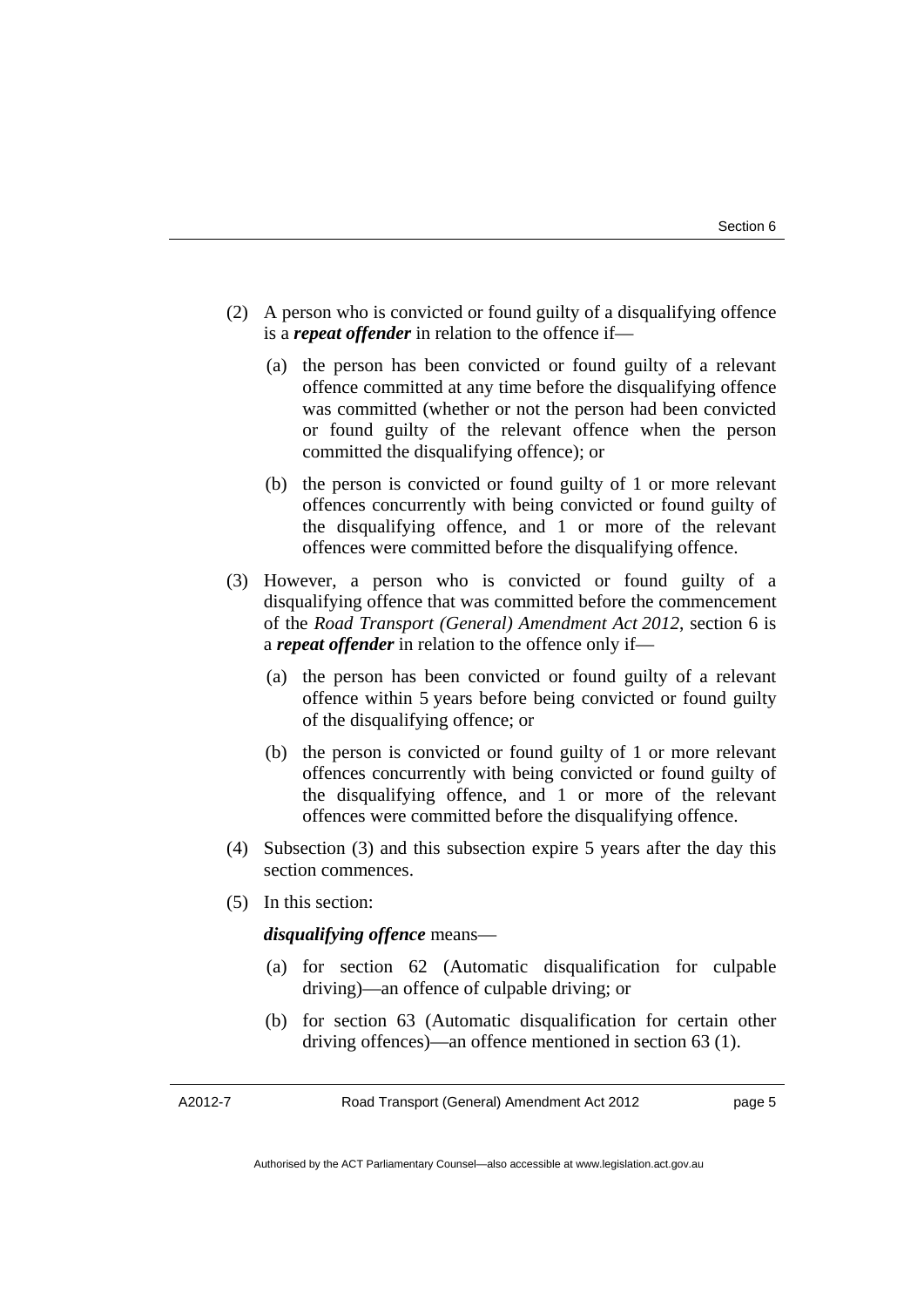*relevant offence* means any of the following:

- (a) an offence of culpable driving;
- (b) an offence against the *Road Transport (Safety and Traffic Management) Act 1999*, section 5A (1) or (5) (which are about races, attempts on speed records, speed trials etc);
- (c) an offence against the *Road Transport (Safety and Traffic Management) Act 1999*, section 5B (2) or (4) (which are about burnouts and other prohibited conduct);
- (d) an offence against the *Road Transport (Safety and Traffic Management) Act 1999*, section 6 (1) (which is about negligent driving) that occasions death or grievous bodily harm (within the meaning of that section);
- (e) an offence against the *Road Transport (Safety and Traffic Management) Act 1999*, section 7 (1) (which is about furious, reckless or dangerous driving);
- (f) an offence against the *Road Transport (Safety and Traffic Management) Act 1999*, section 8 (1) or (2) (which are about menacing driving).
- *Note Found guilty*, of an offence, includes having the offence taken into account under the *Crimes (Sentencing) Act 2005*, s 57 (Outstanding additional offences taken into account in sentencing) (see Legislation Act, dict, pt 1).

### <span id="page-7-0"></span>**7 Automatic disqualification for culpable driving Section 62 (1)**

*after* 

convicts a person

*insert* 

, or finds a person guilty,

page 6 Road Transport (General) Amendment Act 2012

A2012-7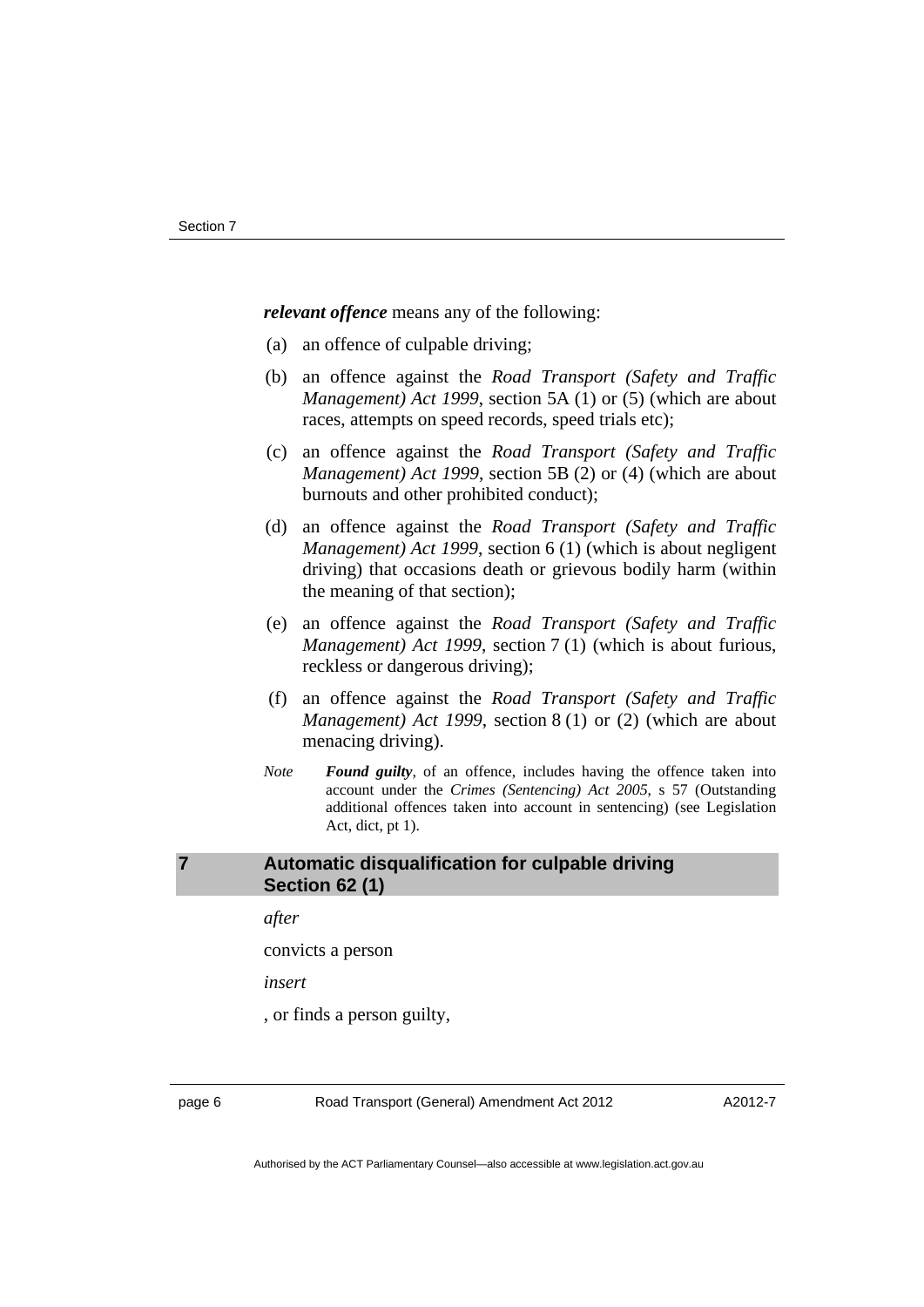<span id="page-8-1"></span><span id="page-8-0"></span>

| 8  | <b>Section 62 (5)</b>                                                                                                    |
|----|--------------------------------------------------------------------------------------------------------------------------|
|    | omit                                                                                                                     |
| 9  | Automatic disqualification for certain other driving<br><b>offences</b><br><b>Section 63 (2)</b>                         |
|    | after                                                                                                                    |
|    | convicts a person                                                                                                        |
|    | insert                                                                                                                   |
|    | , or finds a person guilty,                                                                                              |
| 10 | <b>Section 63 (5)</b>                                                                                                    |
|    | omit                                                                                                                     |
| 11 | <b>Dictionary, new definitions</b>                                                                                       |
|    | insert                                                                                                                   |
|    | <i>first offender</i> , for division 4.2 (Licence suspension, disqualification<br>and related matters)—see section 61AA. |

<span id="page-8-3"></span><span id="page-8-2"></span>*repeat offender*, for division 4.2 (Licence suspension, disqualification and related matters)—see section 61AA.

A2012-7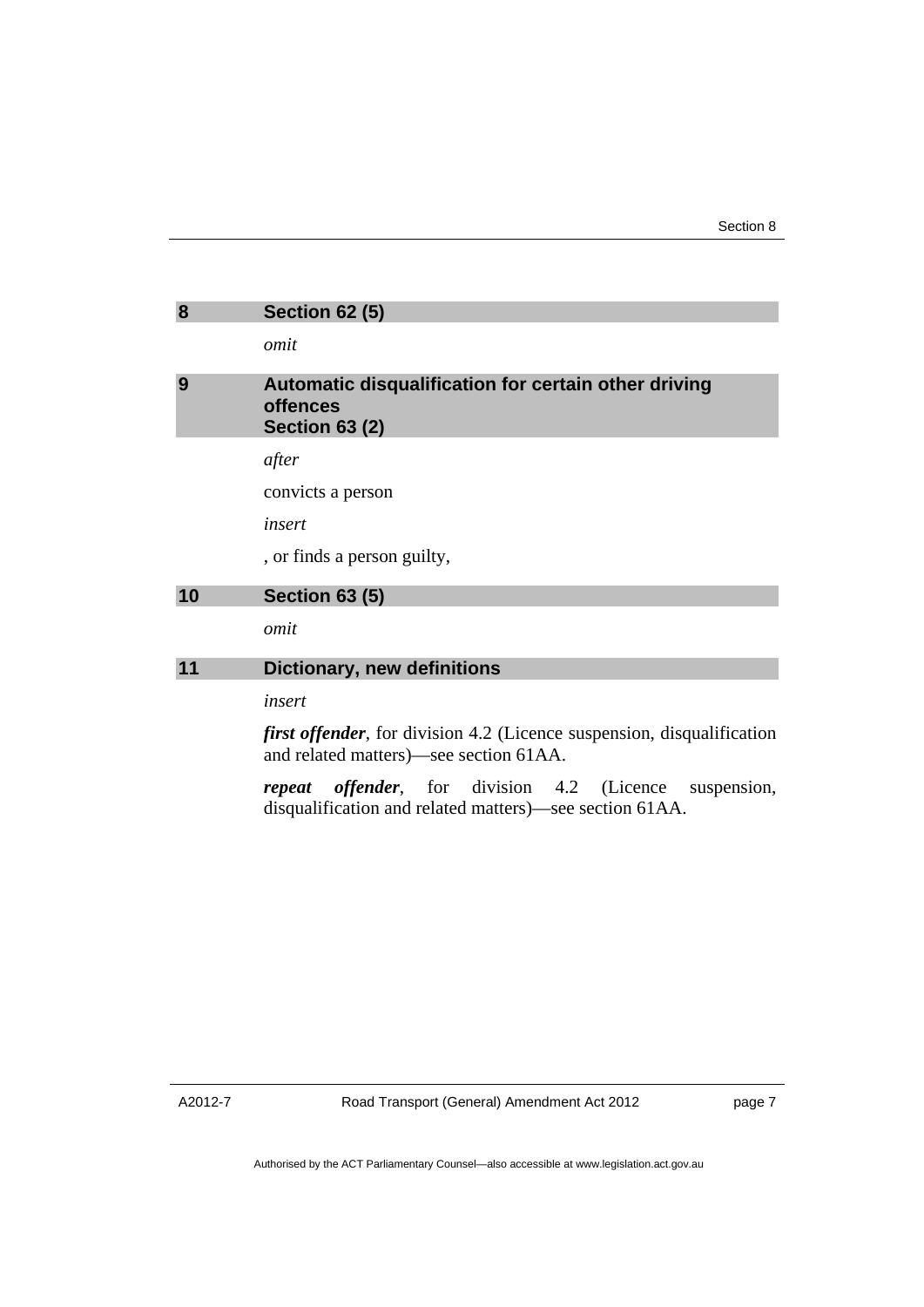| Schedule 1      | Other amendments                          |
|-----------------|-------------------------------------------|
| <b>Part 1.1</b> | Road Transport (Offences) Regulation 2005 |
| Amendment [1.1] |                                           |

## **Schedule 1 Other amendments**

(see s 3)

### **Part 1.1 Road Transport (Offences) Regulation 2005**

| [1.1] | Schedule 1, part 1.7, new item 5A |                                                                                                         |    |  |
|-------|-----------------------------------|---------------------------------------------------------------------------------------------------------|----|--|
|       | insert                            |                                                                                                         |    |  |
| 5A    | 58B (6)                           | fail to remove thing covering all or part of<br>face as directed by police officer/authorised<br>person | 30 |  |

<span id="page-9-1"></span><span id="page-9-0"></span>

page 8 **Road Transport (General) Amendment Act 2012** A2012-7 A2012-7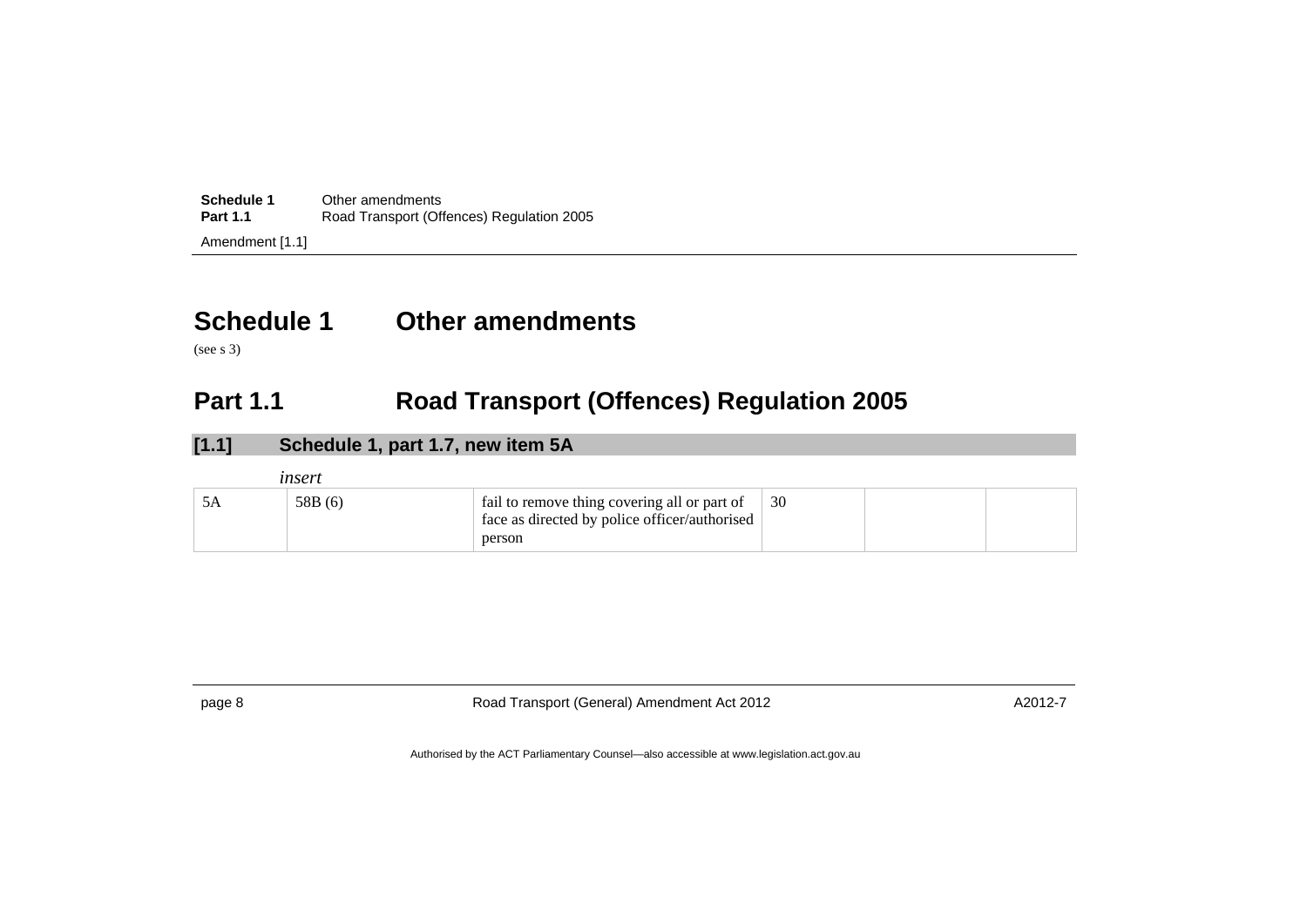### <span id="page-10-0"></span>**Part 1.2 Road Transport (Safety and Traffic Management) Act 1999**

### **[1.2] New section 10AA**

*in division 2.3, before section 10A, insert* 

### **10AA Meaning of** *first offender* **and** *repeat offender***—div 2.3**

- (1) A person who is convicted or found guilty of an impounding offence is a *first offender* in relation to the offence if the person is not a repeat offender in relation to the offence.
- (2) A person who is convicted or found guilty of an impounding offence (the *relevant offence*) is a *repeat offender* in relation to the offence if—
	- (a) the person has been convicted or found guilty of an impounding offence committed at any time before the relevant offence was committed (whether or not the person has been convicted or found guilty of the impounding offence when the person committed the relevant offence); or
	- (b) the person is convicted or found guilty of 1 or more impounding offences concurrently with being convicted of the relevant offence, and 1 or more of the impounding offences were committed before the relevant offence.
- (3) However, a person who is convicted or found guilty of an impounding offence that was committed before the commencement of the *Road Transport (General) Amendment Act 2012*, section 15 (the *pre-commencement offence*) is a *repeat offender* in relation to the offence only if—
	- (a) the person has been convicted or found guilty of an impounding offence within 5 years before being convicted or found guilty of the pre-commencement offence; or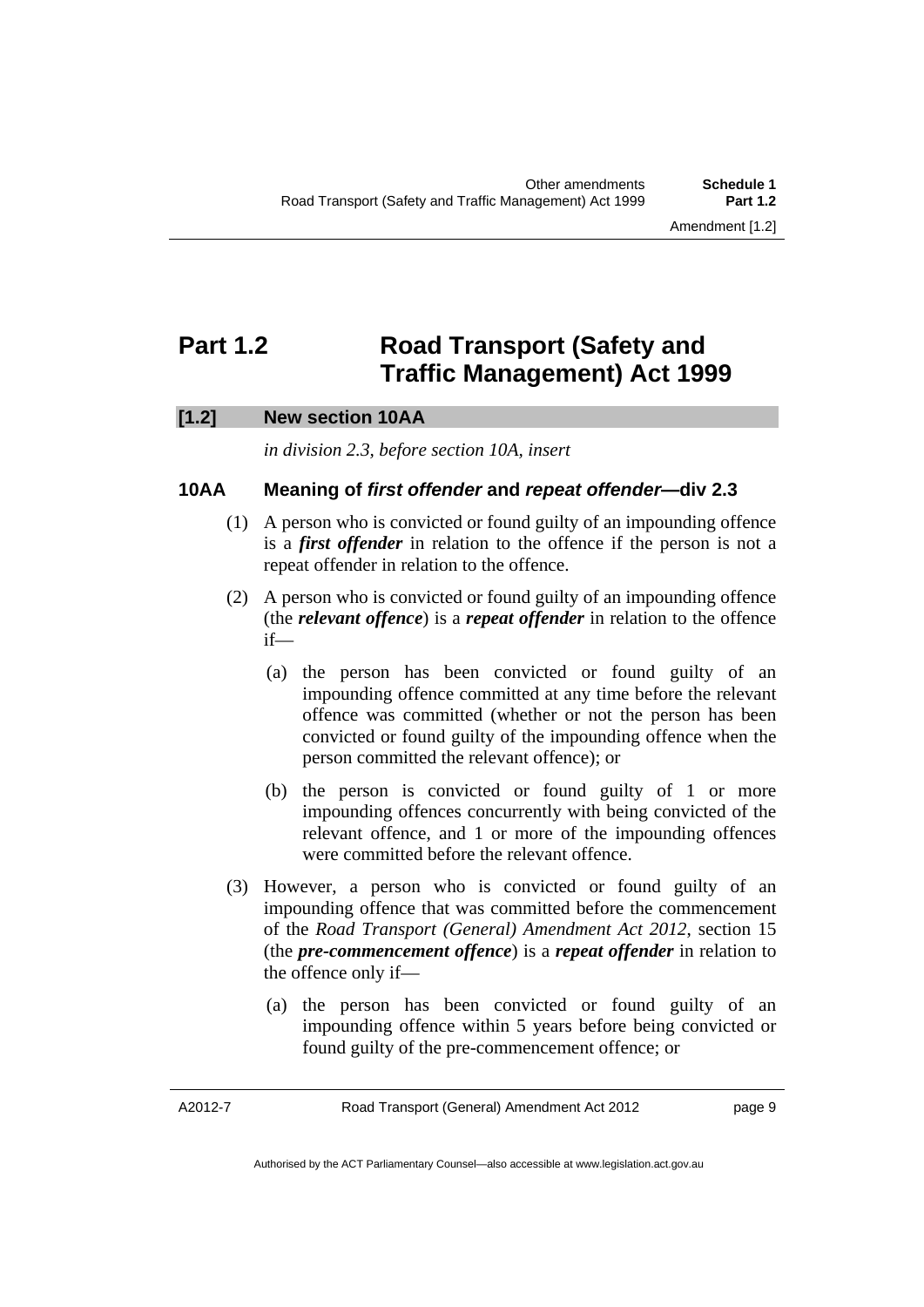- (b) the person is convicted or found guilty of 1 or more impounding offences concurrently with being convicted or found guilty of the pre-commencement offence, and 1 or more of the impounding offences were committed before the pre-commencement offence.
- (4) Subsection (3) and this subsection expire 5 years after the day this section commences.
- (5) In this section:

*impounding offence* means an offence against any of the following sections:

- (a) section 5A (Races, attempts on speed records, speed trials etc);
- (b) section 5B (Burnouts and other prohibited conduct);
- (c) section 8 (Menacing driving).
- *Note Found guilty*, of an offence, includes having the offence taken into account under the *Crimes (Sentencing) Act 2005*, s 57 (Outstanding additional offences taken into account in sentencing) (see Legislation Act, dict, pt 1).

### **[1.3] Section 10B (10)**

*omit* 

### **[1.4] Section 25 (7)**

*omit* 

### **[1.5] Dictionary, new definitions**

### *insert*

*first offender*, for division 2.3 (Seizure, impounding and forfeiture of vehicles for certain offences)—see section 10AA.

*repeat offender*, for division 2.3 (Seizure, impounding and forfeiture of vehicles for certain offences)—see section 10AA.

page 10 Road Transport (General) Amendment Act 2012

A2012-7

Authorised by the ACT Parliamentary Counsel—also accessible at www.legislation.act.gov.au